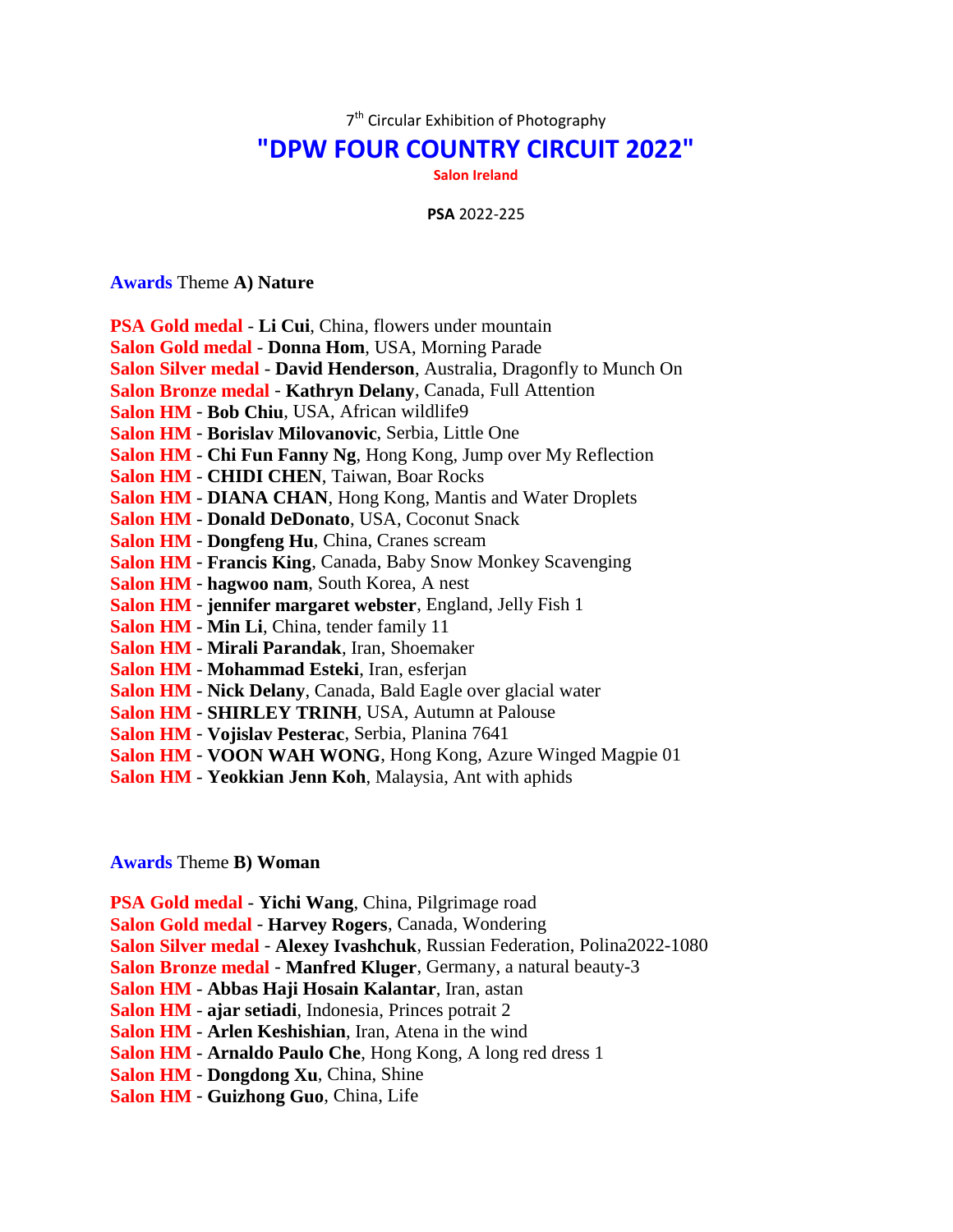- **Salon HM Hanxin Li**, China, Bride-to-be
- **Salon HM JACKY DUMANGIN**, France, CLAUDETTE
- **Salon HM Jiangchuan Tong**, China, Streams and tea ceremonies
- **Salon HM Jurong Yu**, China, Life in Daliangshan 20
- **Salon HM Kiarang Alaei**, Iran, the Young Woman
- **Salon HM Mohammad Esteki**, Iran, sima
- **Salon HM Sikder Ahmed**, Bangladesh, Flowers
- **Salon HM TOMI KRIZAJ**, Slovenia, OLD WOMAN
- **Salon HM VOON WAH WONG**, Hong Kong, Tibetan 28
- **Salon HM Xinglong He**, China, Shy girl
- **Salon HM Yongquan Cao**, China, Wedding 3
- **Salon HM Zoltan Lokos**, Hungary, Old door

**Awards** Theme **C) Open Color**

**PSA Gold medal** - **Limin Wang**, China, colorful landscape **Salon Gold medal** - **Guomei Yang**, China, Harmony **Salon Silver medal** - **Jean-Pierre Defraigne**, Belgium, Lignes de feu **Salon Bronze medal** - **Yaping Ma**, China, Streamer of city **Salon HM** - **Alexey Ivashchuk**, Russian Federation, Ekaterina -1080 **Salon HM** - **Chao Gong**, China, Yangshan Deepwater Port **Salon HM** - **Ching Ching Chan**, Hong Kong, Aquatic Blossom 009 **Salon HM** - **D Agung Krisprimandoyo**, Indonesia, White Rooster **Salon HM** - **DIANA CHAN**, Hong Kong, Rowing in water flower **Salon HM** - **Francis King**, Canada, Traffic At The Bridge **Salon HM** - **Jie Zhang**, China, painting **Salon HM** - **Jingheng He**, China, butterfly **Salon HM** - **Juha Jokinen**, Finland, Poetry **Salon HM** - **Kiarang Alaei**, Iran, In row **Salon HM** - **Liangping Qiu**, China, long hat **Salon HM** - **Manfred Kluger**, Germany, golden girl-1 **Salon HM** - **Mohammad Esteki**, Iran, move **Salon HM** - **Timo Valpasvuo**, Finland, FANTASY LAND **Salon HM** - **Xiaofan Yang**, China, share **Salon HM** - **Xiaoping Chen**, China, Running **Salon HM** - **Xinglong He**, China, girl in makeup **Salon HM** - **Yunfeng Zhang**, China, Red fruit

**Awards** Theme **D) Open Monochrome**

**PSA Gold medal** - **Jiangling Wen**, China, Yearned for **Salon Gold medal** - **Hossein Zare**, Iran, Steps **Salon Silver medal** - **Hector Rabinovich**, Argentina, cafetín